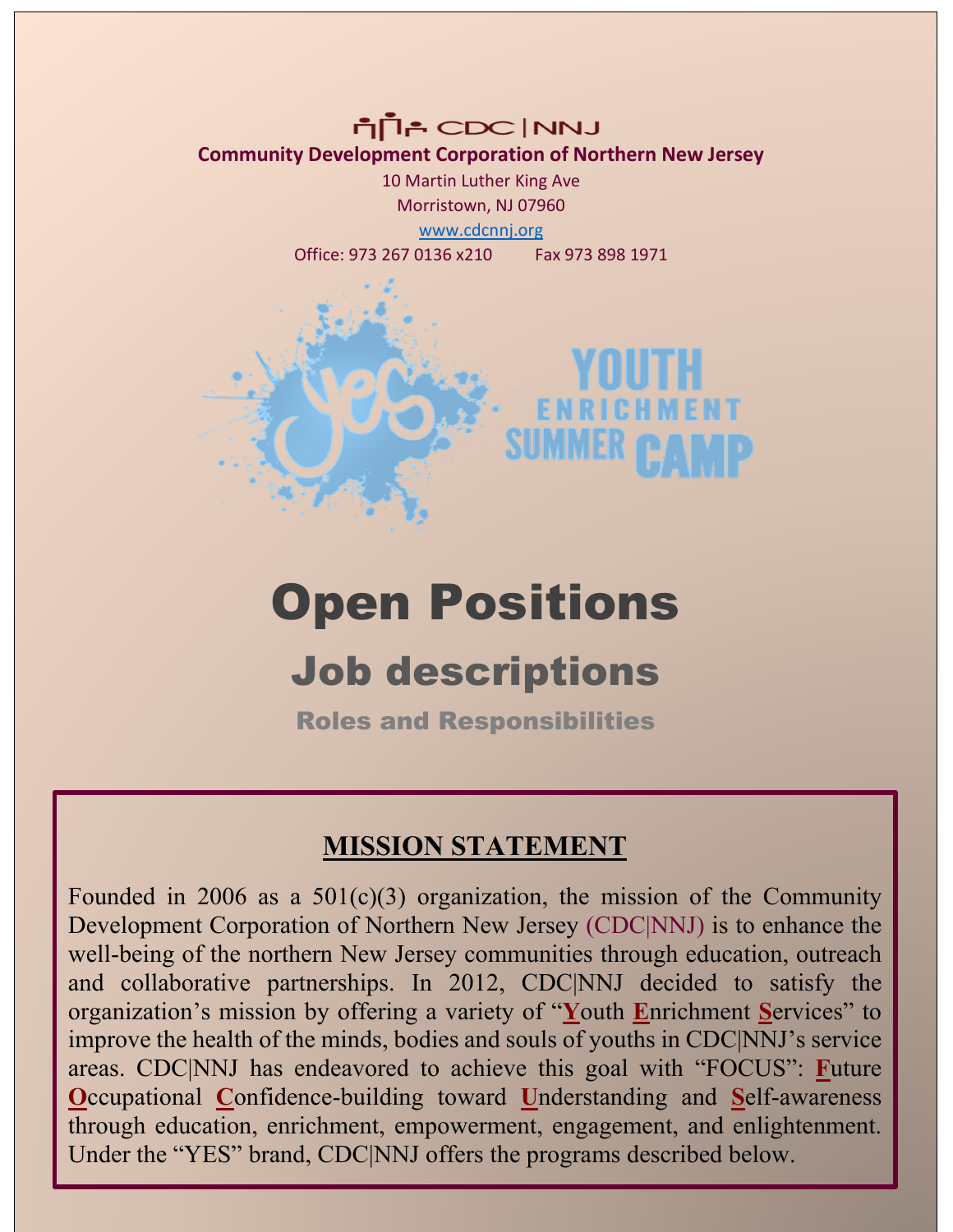



#### **Job Description: YES Camp Director**

The director is responsible for all aspects of the camp, which includes direct control over the daily programming and administration of staffing and campers.

#### **6-week camp beginning the last week of June to the first week of August Hours: 7:15am – 4:15pm**

#### **Responsibilities:**

• Hires, trains, and supervises all staff members

(5-Lead Teachers, 5-Camp Counselors, and 1-Health Coordinator)

- Organize & facilitate 2 staff training sessions prior to the start of camp (Saturday, 9am-3pm)
- Creates a yearly and weekly theme, and a weekly and daily camp schedule
- Visits classrooms throughout the camp to observe and offer feedback to teachers/counselors
- Purchases (or creates) a camp curriculum for the 5 camp classes (P1, P2, J1, J2, LOT)
- Ensures staff adherence to camp and state guidelines, policies, and procedures (State Certifications, and CPR training must be completed every summer)
- Manages disciplinary referrals for campers and calls/meets with parents to discuss behavior
- Schedules all trips, swimming sessions, and hires buses for those trips
- Schedules and logs all weekly safety drills (State Mandated) (Fire, Lockdown, Lost Swimmer, Lost Camper, and Bus Evacuation Drill)
- Hiring & Coordination of Breakfast Club and Club OT staff
- Works with CBC Kitchen Ministry to develop lunch and breakfast menu
- Provides updated daily/weekly communication flyers and/or emails for parents
- Orders camp t-shirts, staff polo shirts, and classroom supplies
- Review & authorize payment of staff timesheets (submit weekly timesheets to Camp Admin.)
- Organize & facilitate weekly Lead Teacher Meetings on Mon. & Tues. from 8:30am 9am
- Complete end of camp inventory forms (State Mandated) (submit forms to Camp Admin.)
- Organize a staff appreciation luncheon after the camp is over

#### **Suggested Qualifications:**

Bachelor's Degree, Certified New Jersey Teaching Certificate, Three or more years of summer camp experience as a director, teacher, or camp counselor. Must possess strong leadership skills, communication skills, and organizational skills

**Reports Directly To:** CDC/NNJ Board of Directors

**Salary Range:** \$7,500 to \$8,500 (commensurate with education and years of experience)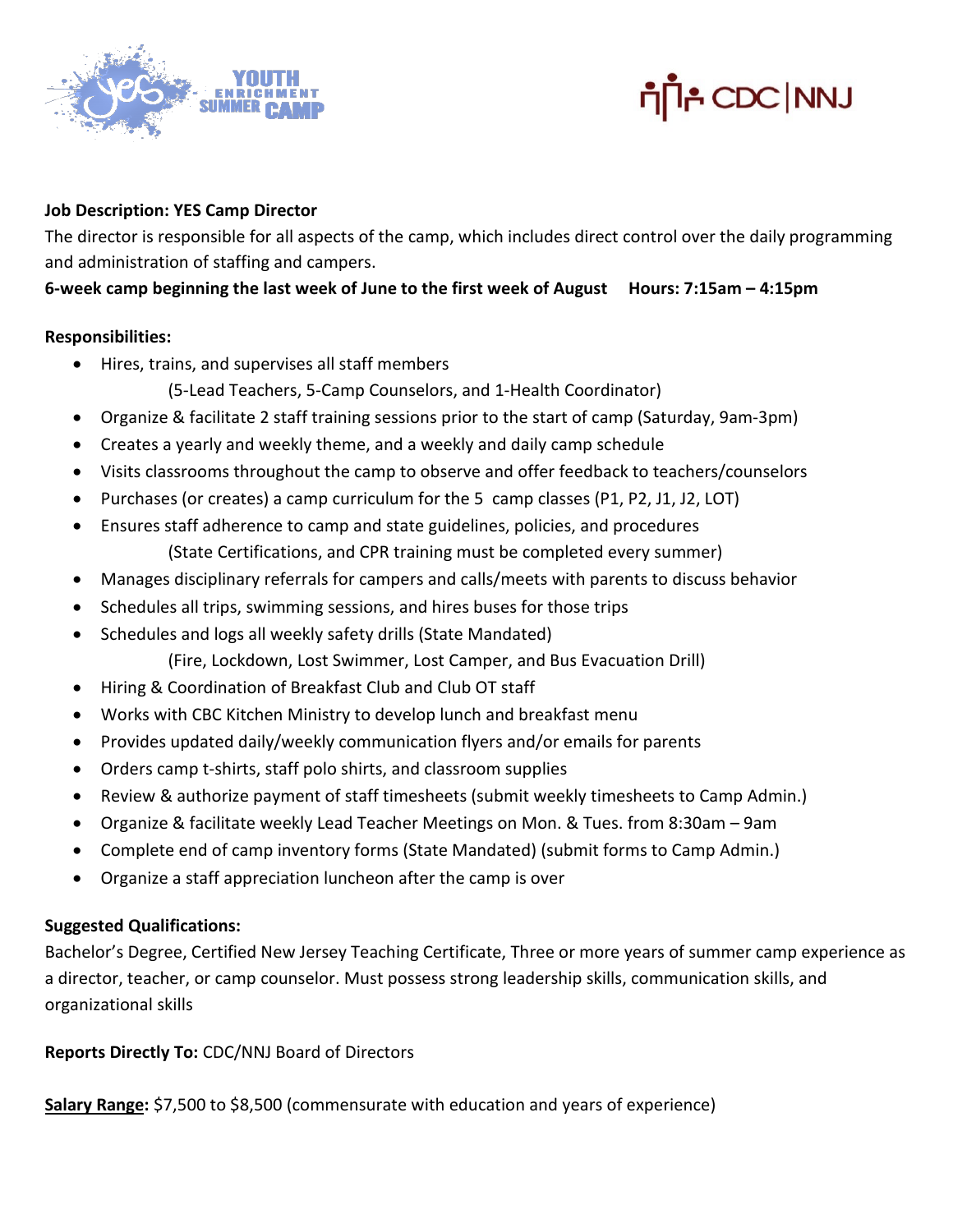



#### **Position: Health Coordinator**

To coordinate and execute the health components of the camp, including field trips.

#### **Job Description:**

Provide medical services to camp participants and staff. Enforce health standards and coordinates health programs. Identify health issues and help to resolve them. Organize, monitor, and administer all medications and sick calls. Attend to sick or injured campers. Implement emergency health procedures as needed. Administer safe and proper medical attention to all who require it. Be available to the camp population during regular hours of operation.

#### **Required Skills:**

1. Must possess First Class Level CPR & First Aid Certification Course.

2. Must possess strong organizational and communication skills, as well as the ability to multitask.

#### **Preferred Skills:**

EpiPen proficiency; AED certification; some college and camp experience.

#### **Responsibilities:**

- 1. Provide basic medical care as needed.
- 2. Ensure adherence to necessary state guideline requirements, processes, and procedures.
- 3. Maintain and execute written/documented daily health surveillance program.
- 4. Keep a bound medical log that includes, but is not limited to, accident report forms, allergies, medication, disabilities, and other medical conditions.
- 5. Help foster a mealtime that is a pleasant social learning environment for children by assisting with the lunch time responsibilities.
- 6. Be available during recreational activities as needed.
- 7. Prepare and share a "Health Tip of the Day" during assemblies.
- 8. Other duties as assigned by the Camp Director.

#### **Reports to: Camp Director**

#### **Hourly Wage: \$17.00 - \$27.00 (commensurate with experience)**

#### **Work Hours: 9:00 am – 4:00pm or 6:00 pm**

\*\*If the Health Coordinator cannot stay until 6pm, during Club OT, one of the Club OT teachers can serve as the Health Coordinator from 4pm to 6pm.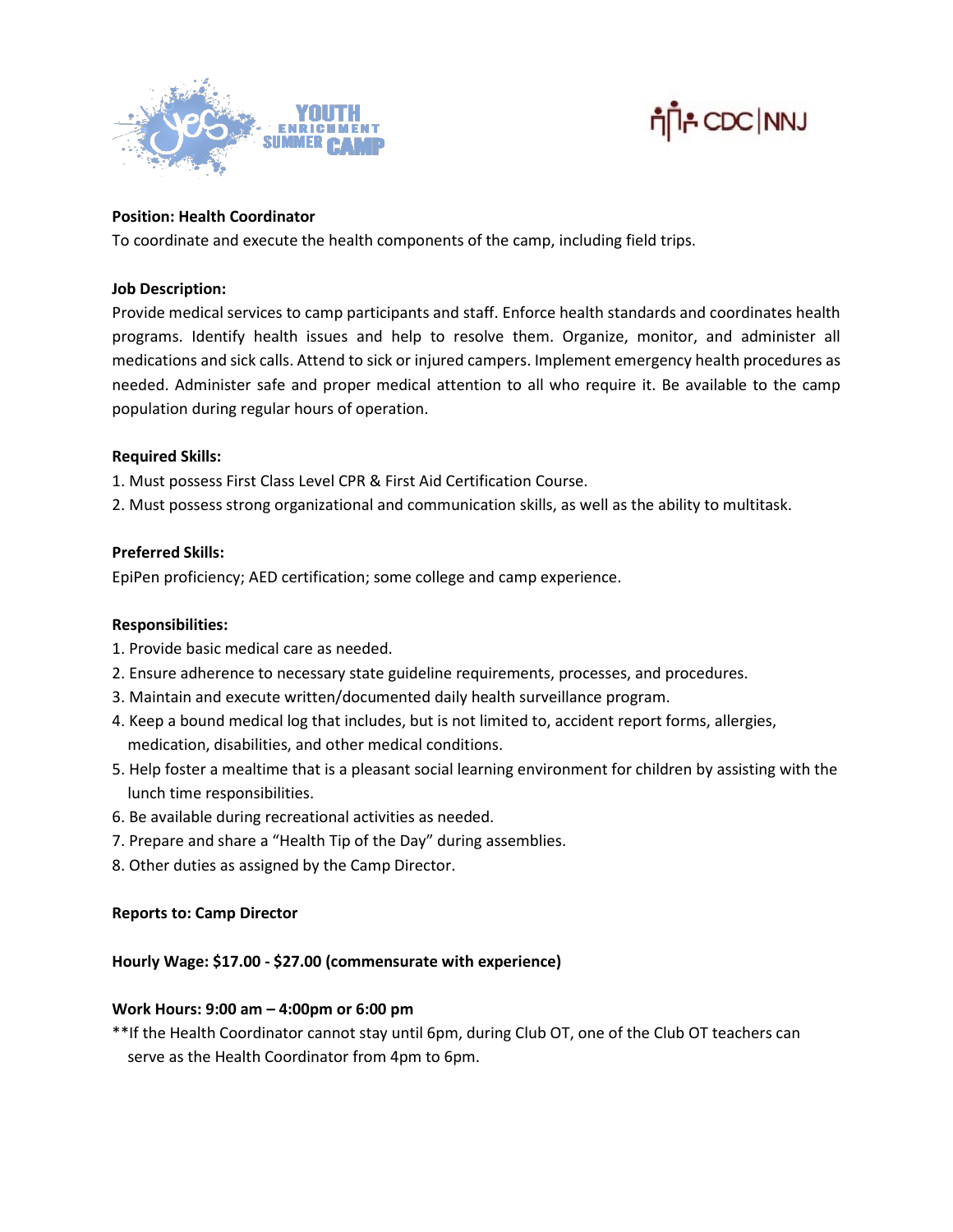



#### **Position: Lead Teacher**

To provide a quality learning environment where the cognitive, social, emotional, physical and spiritual needs of each child are met.

**Job Description:** Implement program curriculum. Supervise the classroom in compliance with the State of NJ Department of Health & Human Services standards and YES Camp policies and procedures. Help facilitate a meaningful experience that is age-appropriate and consistent with the YES Camp goal of introducing children to the love of God and neighbor as self.

#### **Suggested Qualifications:**

1. BA/BS in Education/Recreation (or a related field) and one year full-time camp/teaching experience; OR

2. AA/AS in Education/Recreation and two years of camp/teaching experience; OR 3. Age 21 or older with some college and camp experience. Must be a mature and responsible role model, set a positive example in speech and conduct, demonstrate patience, compassion, great listener, good communication skills, and the ability to relate well with children.

#### **Responsibilities:**

1. Display and model key values – love, honesty, compassion, respect, and responsibility. Be punctual, dependable, and willing to comply with program policies. Attend required training, and staff meetings.

- 2. Function as a team player and help build a supportive team.
- 3. Plan lessons that support the theme and execute camp goals.
- 4. Provide a neat, organized, and healthy learning environment for children and families
- 5. Take corrective disciplinary action as needed.
- 6. Maintain program records.
- 7. Willing to participate in recreational activities including supervising campers during swimming.
- 8. Helps to supervise the Camp Counselor assigned to class.
- 9. Other duties as assigned by the Camp Director.

**Reports to:** Camp Director

**Hourly Wage:** \$20.00 - \$27.00 (commensurate with experience) Club OT

**Work Hours:** 8:30am - 4pm (**Club OT optional:** 7:30am-9am or 4pm-6pm)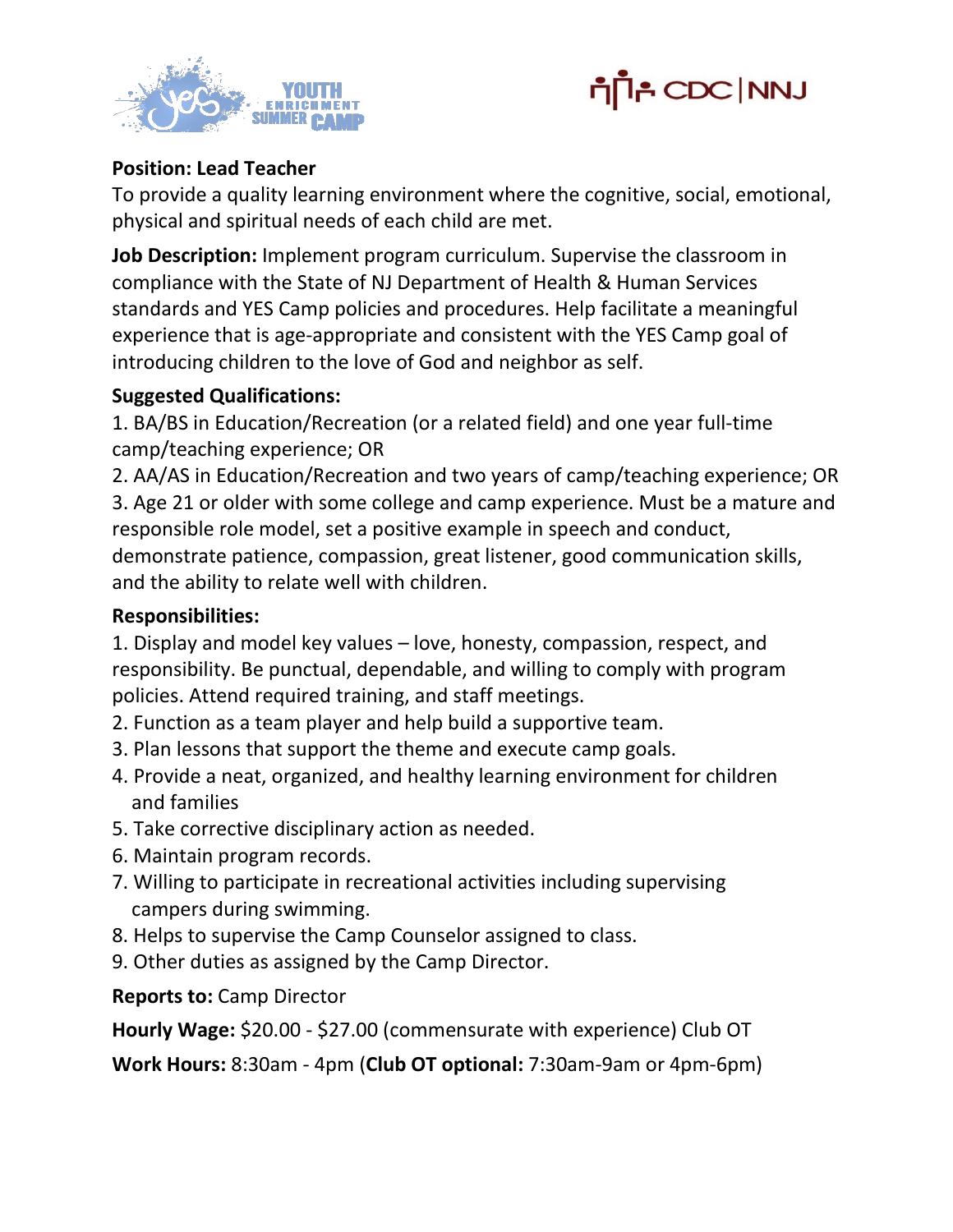



#### **Position: Camp Counselor**

To assist Lead Teacher in providing a quality learning environment where the cognitive, social, emotional, physical and spiritual needs of each child are met.

#### **Job Description:**

Support the Lead Teacher and Camp Director in supervising the classroom in compliance with the State of New Jersey Department of Health & Human Services regulatory standards and YES Camp policies and procedures. Provides help in areas where need arises. Participates in all camp activities and staff meetings. Understand and implement YES Camp's standards and policies.

#### **Suggested Qualifications:**

- 1. College student with previous camp experience; OR
- 2. A high school diploma (or equivalent) with a demonstrated ability to work well with children

#### **Responsibilities:**

- 1. Display and model key values love, honesty, compassion, respect, and responsibility. Be punctual, dependable, and willing to comply with program policies. Attend required training, and staff meetings.
- 2. Function as a team player and help build a supportive team.
- 3. Execute camp goals.
- 4. Assist Lead Teachers in assessing developmental progress of each child in class and make recommendations to
	- the Camp Director to ensure that children's learning and developmental needs are being met.
- 5. Appropriately supervise a specific group of children knowing thoroughly the daily routine and class rules.
- 6. Be responsive, available, and willing to meet the needs of the children.
- 7. Foster a mealtime experience that is a pleasant, social, learning environment for children.
- 8. Assist Lead Teacher in maintaining program records.
- 9. Assist with the supervision of the recreational activities for the class on a daily basis.
- 10. Willing to engage in recreational activities including supervising campers during swimming.
- 11. Other duties as assigned by the Leader Teacher or Camp Director.

**Reports to:** Camp Director and Lead Teacher Camp

**Hourly Wage:** \$13.00 (or minimum wage) – 18:50 (commensurate with experience)

**Work Hours:** 9am-4pm (**Club OT optional:** 7:30am-9am or 4pm-6pm)